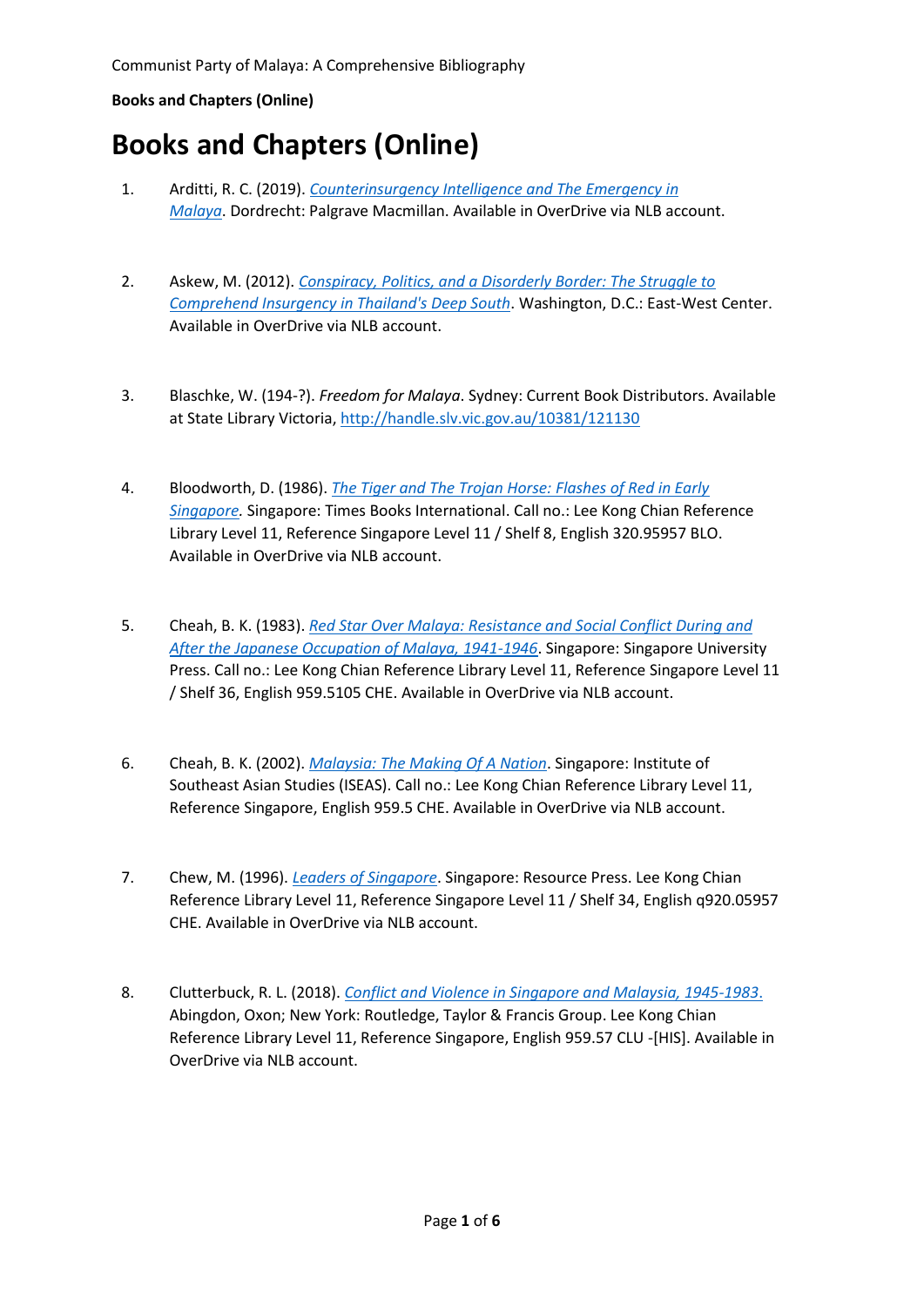## **Books and Chapters (Online)**

9. Comber, L. (2008). *[Malaya's Secret Police 1945-60: The](https://eservice.nlb.gov.sg/item_holding.aspx?bid=205234057) Role of the Special Branch in the [Malayan Emergency](https://eservice.nlb.gov.sg/item_holding.aspx?bid=205234057)*. Singapore: Institute of Southeast Asian Studies (ISEAS).

Call no.: Lee Kong Chian Reference Library Level 11, Reference Singapore Level 11 / Shelf 19, English 363.283095951 COM. Available in OverDrive via NLB account.

- 10. Comber, L. (2015). *[Templer and The Road to Malayan Independence: The Man and His](https://eservice.nlb.gov.sg/item_holding.aspx?bid=205294944)  [Time](https://eservice.nlb.gov.sg/item_holding.aspx?bid=205294944)*. Singapore: ISEAS Publishing. Call no.: Lee Kong Chian Reference Library Level 11, Reference Singapore, English 959.504 COM. Available in OverDrive via NLB account.
- 11. Corfield, J. (2011). *[Historical Dictionary of Singapore](https://eservice.nlb.gov.sg/item_holding.aspx?bid=203567664)*. Lanham: Scarecrow Press. Call no.: Lee Kong Chian Reference Library Level 11, Reference Singapore Level 11 / Shelf 38, English 959.57003 COR -[HIS]. Available in OverDrive via NLB account.
- 12. Drysdale, J. (1984). *[Singapore: Struggle for Success](https://eservice.nlb.gov.sg/item_holding.aspx?bid=203371056)*. Singapore: Times Books International. Call no.: Lee Kong Chian Reference Library Level 11, Reference Closed Access, English 959.57 DRY. Available in OverDrive via NLB account.
- 13. Frost, F. (2016). Australia and the origins of ASEAN (1967–1975). In *Engaging the neighbours: Australia and ASEAN since 1974* (pp. 7-34). Australia: ANU Press. Retrieved June 7, 2021, from Jstor website: <http://www.jstor.org/stable/j.ctt1rqc9hb.7>
- 14. Hack, K. (2001). *[Defence and Decolonisation in Southeast Asia: Britain, Malaya and](https://eservice.nlb.gov.sg/item_holding.aspx?bid=9787667)  [Singapore, 1941-1968](https://eservice.nlb.gov.sg/item_holding.aspx?bid=9787667)*. Richmond: Curzon Press. Call No.: Lee Kong Chian Reference Library Level 11, Reference Singapore, English 959.504 HAC. Available in OverDrive via NLB account.
- 15. Hack, K. (2012). Decolonization and Violence in Southeast Asia: Crises of Identity and Authority. In E. Bogaerts & R. Raben (Eds.), *Beyond Empire and Nation: The Decolonization of African and Asian Societies, 1930s-1970s* (pp. 137-66). Leiden: Brill. Availabe in Jstor, [www.jstor.org/stable/10.1163/j.ctt1w8h2zm.9](http://www.jstor.org/stable/10.1163/j.ctt1w8h2zm.9)
- 16. Hale, C. (2013). *[Massacre in Malaya: Exposing Britain's My Lai](https://eservice.nlb.gov.sg/item_holding.aspx?bid=205240341)*. The History Press. Stroud: The History Press. Call no.: Lee Kong Chian Reference Library Level 11, Reference Southeast Asia, English 959.504 HAL. Available in OverDrive via NLB account.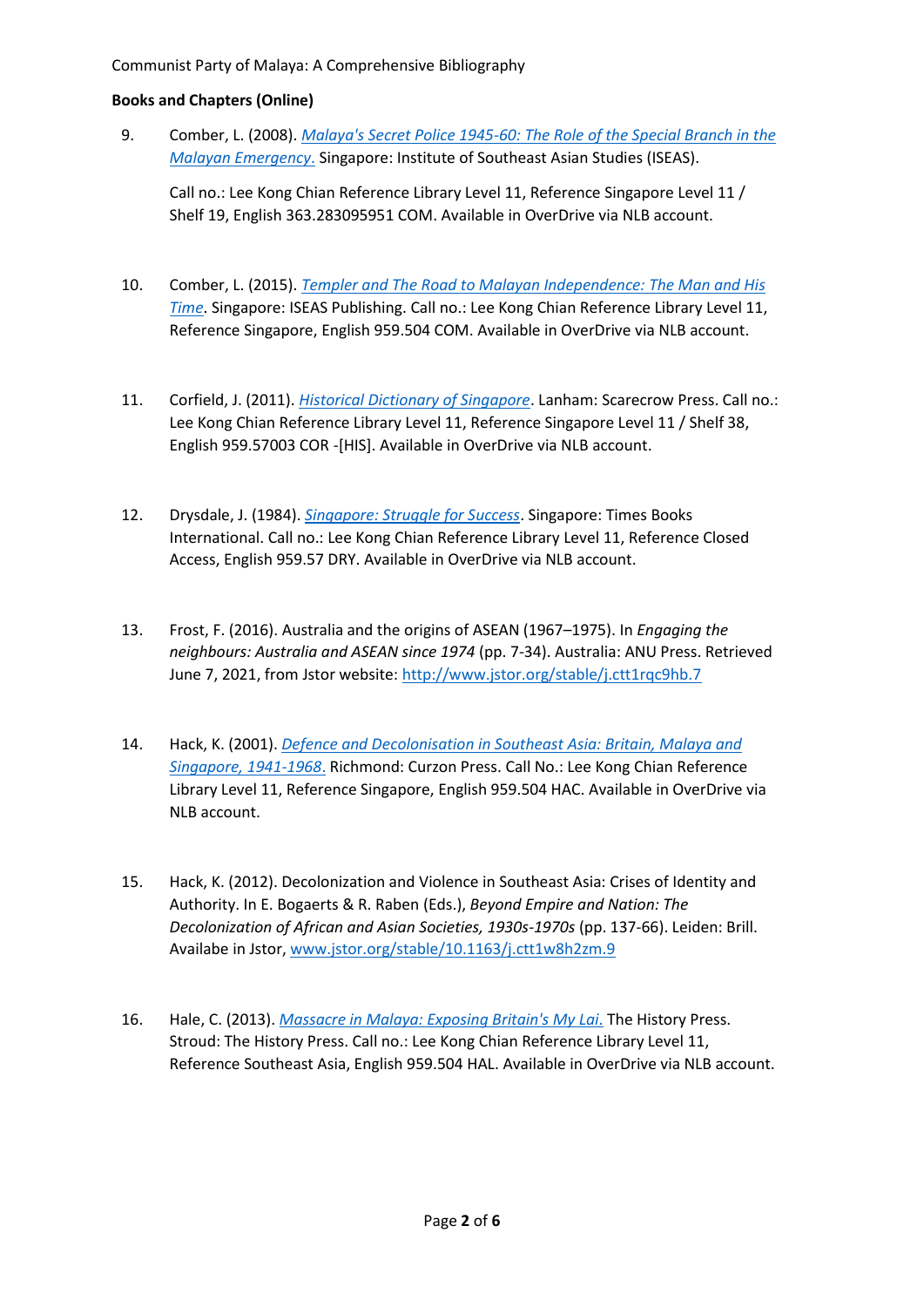## **Books and Chapters (Online)**

- 17. Han, F. K, Warren Fernandez and Sumiko Tan. (1997*). [Lee Kuan Yew: The Man and His](https://eservice.nlb.gov.sg/item_holding.aspx?bid=203407682)  [Ideas](https://eservice.nlb.gov.sg/item_holding.aspx?bid=203407682)*. Singapore: Singapore Press Holdings. Call no: Lee Kong Chian Reference Library Level 11, Reference Singapore Level 11 / Shelf 38, English 959.57092 HAN -[HIS]. Available in OverDrive via NLB account.
- 18. Hembry, B. (2011). *[Malayan Spymaster: Memoirs of a Rubber Planter, Bandit Fighter](https://eservice.nlb.gov.sg/item_holding.aspx?bid=203564484)  [and Spy](https://eservice.nlb.gov.sg/item_holding.aspx?bid=203564484)*. Singapore: Monsoon Books. Call no.: Lee Kong Chian Reference Library Level 11, Reference Southeast Asia, English 959.5104092 HEM. Available in OverDrive via NLB account.
- 19. Ismail, T. & Ooi, K. B. (Eds.). (2015). *[Drifting into Politics: The Unfinished Memoirs of Tun](https://eservice.nlb.gov.sg/item_holding.aspx?bid=205350086)  [Dr Ismail Abdul Rahman](https://eservice.nlb.gov.sg/item_holding.aspx?bid=205350086)*. Singapore: ISEAS Publishing. Call no.: Lee Kong Chian Reference Library Level 11, Reference Southeast Asia Level 11 / Shelf 36, English 959.505092 ISM. Available in OverDrive via NLB account.
- 20. Jackson, R. (2008). *[The Malayan Emergency and Indonesian Confrontation: The](https://eservice.nlb.gov.sg/item_holding.aspx?bid=203627854)  [Commonwealth's Wars, 1948-1966](https://eservice.nlb.gov.sg/item_holding.aspx?bid=203627854)*. Barnsley, England: Pen and Sword Aviation. Call no.: Lee Kong Chian Reference Library Level 11, Reference Southeast Asia Level 11 / Shelf 36, English 959.5104 JAC. Available in OverDrive via NLB account.
- 21. Josey, A. (1980). *[Lee Kuan Yew: The Crucial Years](https://eservice.nlb.gov.sg/item_holding.aspx?bid=203606549)*. Singapore: Times Books International. Call no.: Lee Kong Chian Reference Library Level 11, Reference Singapore Level 11 / Shelf 38, English 959.57092 JOS -[HIS]. Available in OverDrive via NLB account.
- 22. Khor, E. L. (2016). *[Riding a Tiger](https://eservice.nlb.gov.sg/item_holding.aspx?bid=204449712)*. Singapore: Partridge. Call no: Lee Kong Chian Reference Library Level 11, Reference Southeast Asia Level 11 / Shelf 38, English 959.5704 LEE -[HIS]. Available in OverDrive via NLB account.
- 23. Kwa, C. G (Ed.). (2006). *[S Rajaratnam on Singapore: From Ideas](https://eservice.nlb.gov.sg/item_holding.aspx?bid=204494434) to Reality*. Singapore: World Scientific Publishing Co Pte Ltd, Institute of Defence and Strategic Studies. Call no.: Lee Kong Chian Reference Library Level 11, Reference Singapore

Level 11 / Shelf 9, English 327.5957 S. Available in OverDrive via NLB account.

24. Latif, A. U. I. (2017). *[The Life and Times of Gerald De Cruz: A Singaporean of Many](https://eservice.nlb.gov.sg/item_holding.aspx?bid=204494594)  [Worlds](https://eservice.nlb.gov.sg/item_holding.aspx?bid=204494594)*. Singapore: Institute of Southeast Asian Studies (ISEAS). Available in OverDrive via NLB account.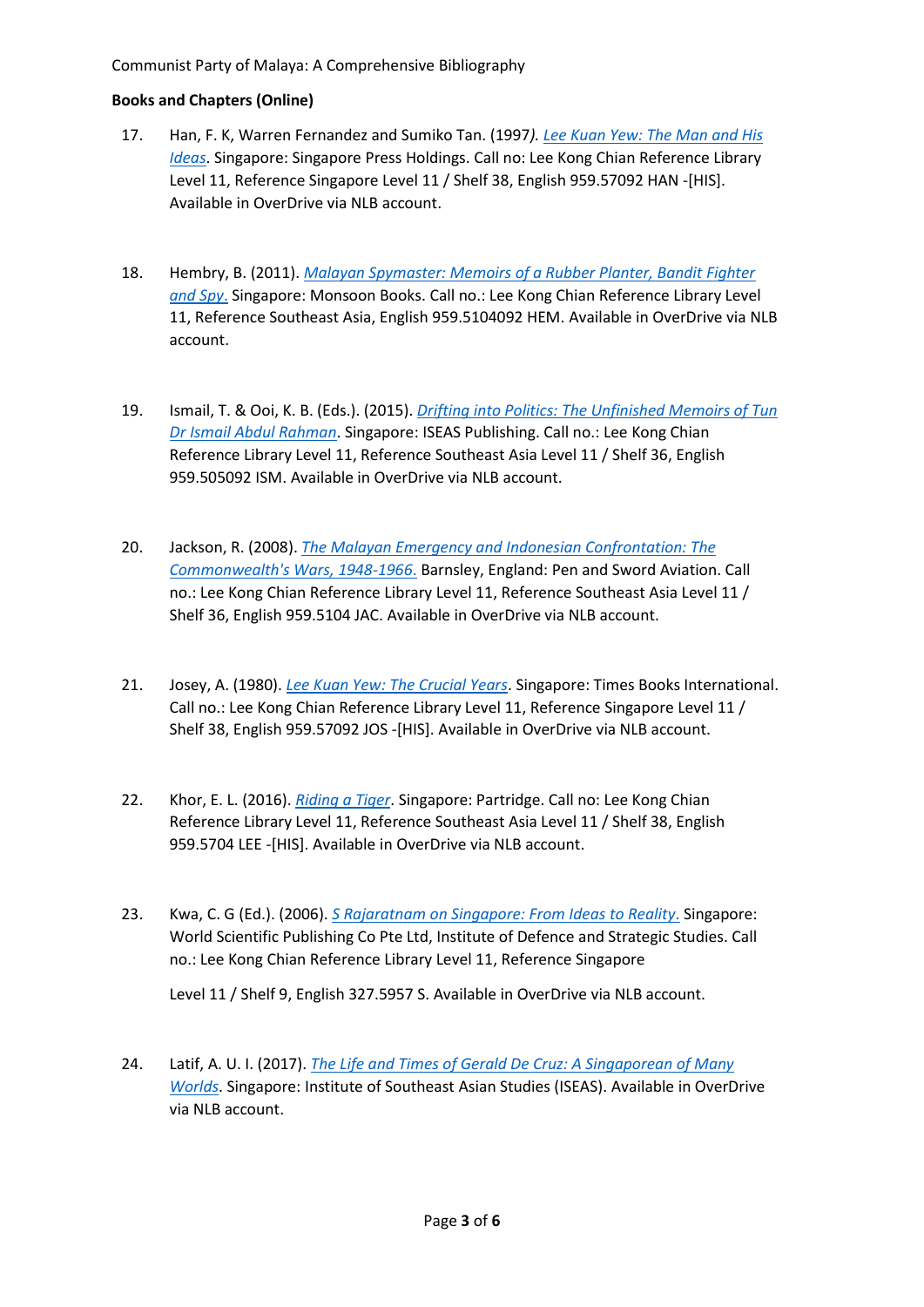- 25. Lee, E. (2008). *Singapore: [The Unexpected Nation](https://eservice.nlb.gov.sg/item_holding.aspx?bid=205234752)*. Singapore: Institute of Southeast Asian Studies (ISEAS). Call no: Lee Kong Chian Reference Library Level 11, Reference Singapore, English 959.57 LEE -[HIS]. Available in OverDrive via NLB account.
- 26. Lee, K. Y. (2000). *[From Third World to First: The Singapore Story, 1965-2000](https://eservice.nlb.gov.sg/item_holding.aspx?bid=9981172)*. Singapore: Times Editions, Singapore Press Holdings. Call no.: Lee Kong Chian Reference Library Level 11, Reference Singapore Level 11 / Shelf 38, English 959.57092 LEE -[HIS]. Available in OverDrive via NLB account.
- 27. Lee, K. Y. (2015). *[The Singapore Story: Memoirs of Lee Kuan Yew](https://eservice.nlb.gov.sg/item_holding.aspx?bid=201266968)* (Memorial ed). Singapore: Marshall Cavendish Editions. Call no.: Lee Kong Chian Reference Library Level 11, Reference Singapore Level 11 / Shelf 38, English 959.5705092 LEE -[HIS]. Available in OverDrive via NLB account.
- 28. Mesenas, C. (2014). *[Dissident Voices: Personalities in Singapore's Political History](https://eservice.nlb.gov.sg/item_holding.aspx?bid=203634502)*. Singapore: Marshall Cavendish Editions. Call no.: Lee Kong Chian Reference Library Level 11, Reference Singapore Level 11 / Shelf 8, English 322.44 MES. Available in OverDrive via NLB account.
- 29. Ng, I. (Ed.). (2011). *[The Short Stories and Radio Plays of S. Rajaratnam](https://eservice.nlb.gov.sg/item_holding.aspx?bid=203835096)*. Singapore: Epigram Books. Call no.: Lee Kong Chian Reference Library Level 8, Reference Singapore, Level 8 / Shelf 44, English S823 RAJ. Available in OverDrive via NLB account.
- 30. Oei, A. (2015). *Lee [Kuan Yew: Blazing The Freedom Trail](https://eservice.nlb.gov.sg/item_holding.aspx?bid=204494905)*. Singapore: Marshall Cavendish Editions. Call no.: Lee Kong Chian Reference Library Level 11, Reference Singapore Level 11 / Shelf 38, English 959.57051 OEI -[HIS]. Available in OverDrive via NLB account.
- 31. Paidi, Z. & Ghani, R. H. A. (2010). *Darurat di Tanah Melayu: Peristiwa dan Pengajaran untuk Generasi Masakini dalam Konteks Ketahanan Nasional* [The Malayan Emergency and Lessons for Present Generation in the Context of National Resilience]. In *Seminar Proceedings on Nasional Resilience 2010, "Political Managements and Policies in Malaysia"*, *13-15 July 2010, Bayview Hotel Langkawi* (pp. 13-33). Retrieved June 4, 2021 from Universiti Utara Malaysian Institutional Repository website: <http://repo.uum.edu.my/id/eprint/3166>
- 32. Paul, C., et al. (2013). *Paths to Victory: Detailed Insurgency Case Studies*. Santa Monica: Rand. Retrieved May 25, 2021 from [https://www.rand.org/pubs/research\\_reports/RR291z2.html](https://www.rand.org/pubs/research_reports/RR291z2.html)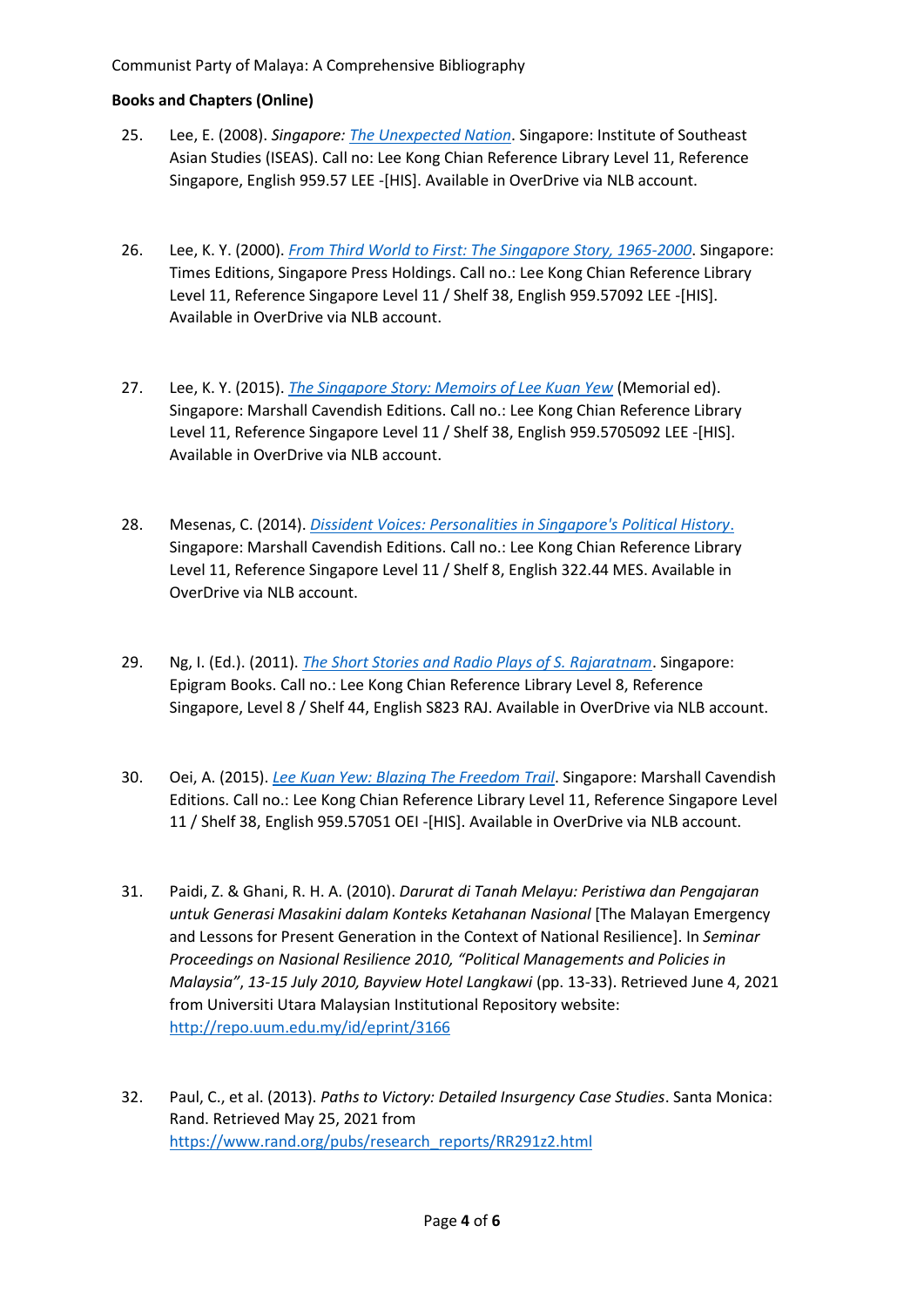- 33. Ramakrishna, K. (2015). *[Original Sin? Revising The Revisionist Critique of The 1963](https://eservice.nlb.gov.sg/item_holding.aspx?bid=205294920)  [Operation Coldstore in Singapore](https://eservice.nlb.gov.sg/item_holding.aspx?bid=205294920)*. Singapore: ISEAS Publishing. Call no.: Lee Kong Chian Reference Library Level 11, Reference Singapore Level 11 / Shelf 38, English 959.5704 RAM -[HIS]. Available in OverDrive via NLB account.
- 34. Shennan, M. (2014). *[Our man in Malaya : John Davis CBE, DSO, SOE Force 136 and](https://eservice.nlb.gov.sg/item_holding.aspx?bid=200177098)  [Postwar Counter-Insurgency](https://eservice.nlb.gov.sg/item_holding.aspx?bid=200177098)*. Singapore: Monsoon Books Pte Ltd. Call no.: Lee Kong Chian Reference Library Level 11, Reference Singapore Level 11 / Shelf 36, English 959.503092 SHE. Available in OverDrive via NLB account. Available in OverDrive via NLB account.
- 35. Singh, B. (2015). *[Quest for Political Power: Communist Subversion and Militancy in](https://eservice.nlb.gov.sg/item_holding.aspx?bid=203238698)  [Singapore](https://eservice.nlb.gov.sg/item_holding.aspx?bid=203238698)*. Singapore: Marshall Cavendish Editions. Call no.: Lee Kong Chian Reference Library Level 11, Reference Singapore Level 11 / Shelf 12, English 335.4095957 SIN. Available in OverDrive via NLB account. Available in OverDrive via NLB account.
- 36. Squire, T. A. (2019). *[Always a Commando: The Life of Singapore Army Pioneer Clarence](https://eservice.nlb.gov.sg/item_holding.aspx?bid=204400466)  [Tan](https://eservice.nlb.gov.sg/item_holding.aspx?bid=204400466)*. Singapore: Marshall Cavendish Editions. Call no.: Lee Kong Chian Reference Library Level 11, Reference Singapore Level 11 / Shelf 18, English 355.0092 SQU. Available in OverDrive via NLB account. Available in OverDrive via NLB account.
- 37. Suroso, S. (2013). *Akar Dan Dalang: Pembantaian Manusia Tak Berdosa Dan Penggulingan Bung Karno* [The Source and Mastermind: The Slaughter of Innocent People and the Overthrow of Bung Karno]. Bandung: Ultimus. Retrieved February 26, 2021, from Perpustakaan Online Genosida 1965-1966 website: [https://19651966perpustakaanonline.files.wordpress.com/2018/07/g30s\\_suarsuroso\\_a](https://19651966perpustakaanonline.files.wordpress.com/2018/07/g30s_suarsuroso_akardandalang-1.pdf) [kardandalang-1.pdf](https://19651966perpustakaanonline.files.wordpress.com/2018/07/g30s_suarsuroso_akardandalang-1.pdf)
- 38. Tan, J. Q, Jomo, K. S. & Poh, S. K. (Eds.). (2015). *[Comet in Our Sky: Lim Chin Siong in](https://eservice.nlb.gov.sg/item_holding.aspx?bid=204452158)  [History](https://eservice.nlb.gov.sg/item_holding.aspx?bid=204452158)*. Selangor: Strategic Information and Research Development Centre. Call no.: Lee Kong Chian Reference Library Level 11, Reference Singapore Level 11 / Shelf 35, English 959.5 COM. Available in OverDrive via NLB account.
- 39. Tan, K. C. (2017). *[My Nantah Story: The Rise and Demise of The People's University](https://eservice.nlb.gov.sg/item_holding.aspx?bid=202933030)*. Singapore: Ethos Books. Call no.: Lee Kong Chian Reference Library Level 11, Reference Singapore Level 11 / Shelf 27, English 378.5951 TAN. Available in OverDrive via NLB account.